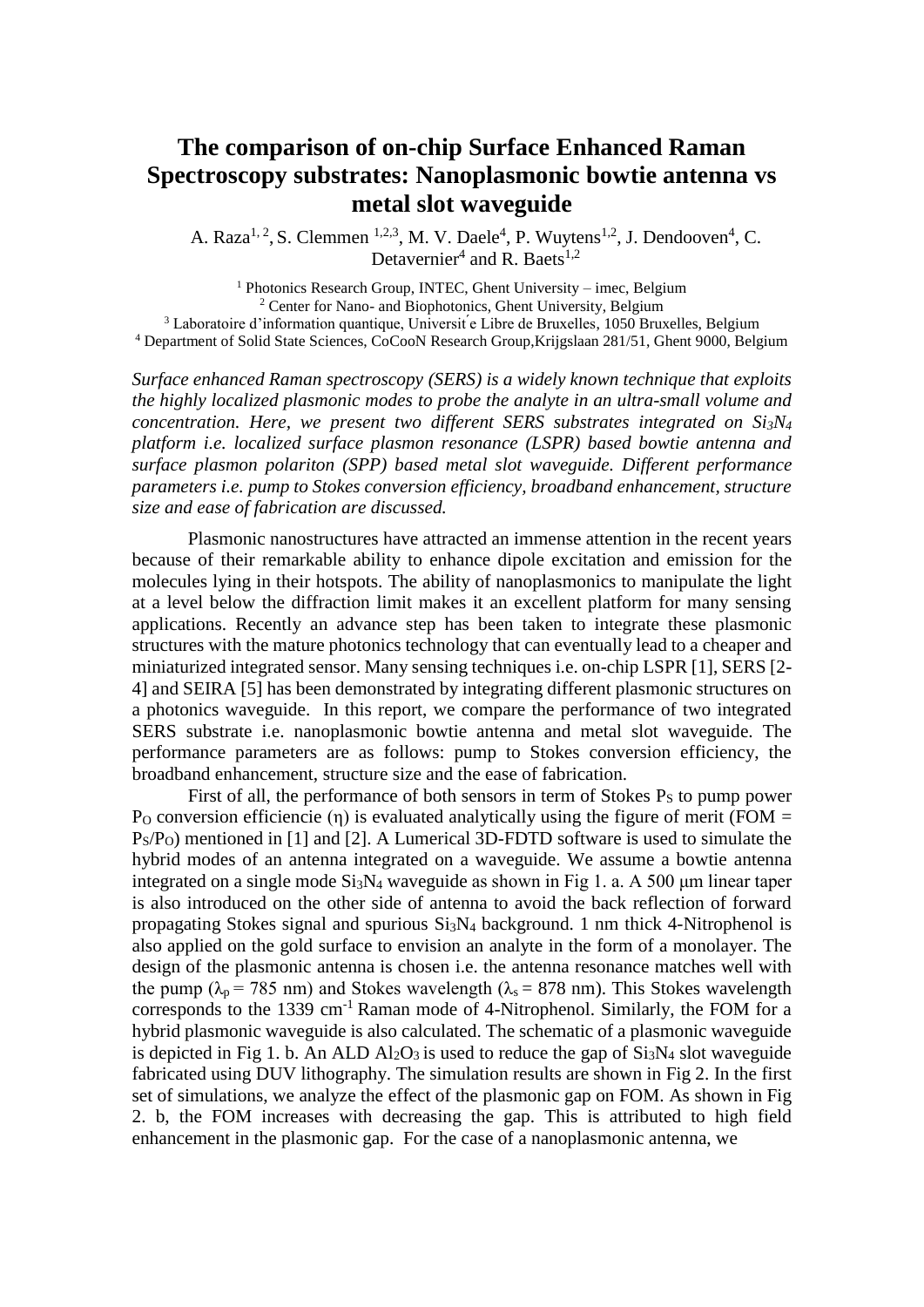

Fig 1. The schematic of the  $Si_3N_4$  integrated SERS sensors. a) The bowties antenna integrated a monomode  $Si<sub>3</sub>N<sub>4</sub>$  strip waveguide. b) The plasmonic waveguide interfaced with a monomode AlO clad Si3N<sup>4</sup> slot waveguide. The inset shows the SEM image of the fabricated sensor.

optimized the antenna geometry for each plasmonic gap i.e. the resonance wavelength  $(\lambda_R)$  is always stays between pump and the Stokes wavelength. The FOM is calculated assuming an array of N=100 antennas with a linear extinction of 1.3 dB each. Reducing the plasmonic gap from 50 nm to 10 nm, unlike the single molecule enhancement factor (SMEF), the FOM only increases 2 folds. This is due to an average enhancement over the whole antenna surface rather than over a single hot spot. For the plasmonic waveguide, we fix the  $Al_2O_3$  thickness to 50 nm and change the gold thickness i.e. the plasmonic gap sweeps from 50 nm to 10 nm. We also take a fixed plasmonic waveguide length of 50 μm and 5 dB/facet photonics to plasmonic mode coupling efficiency. As shown in Fig 2. a, for a fixed gap = 10 nm, FOM for plasmonic waveguide is around  $50 \times$  larger than a nanoplasmonic antenna array. This is attributed to the microns long interaction length. The red and blue dotted lines in Fig 2. a, represents the final gap of the fabricated plasmonic waveguide and a nanoplasmonic antenna. It is worth mentioning that the final gap of the fabricated antenna is larger than the plasmonic waveguide gap but as confirmed from the Fig 2. a, this will hardly influence the enhancement gap between two sensors. In the second set of simulation, we analyze the effect of the interaction length in term of the number of antennas (N) and plasmonic waveguide  $(L_p)$ . For a back scattered signal, the total Raman signal saturates after a certain number of antennas i.e.  $N=25$ . This is attributed to the decay of pump power due to an extinction of 1.3 dB offered by each nanoplasmonic plasmonic antenna. Similarly for a plasmonic waveguide, the FOM saturates after a specific waveguide length of 15 μm due to the plasmonic waveguide loss  $(\approx 3 \text{ dB}/\text{µm})$ .

Based on the above mentioned simulations, both SERS sensors are fabricated. The antennas on a waveguides are fabricated using two e-beam lithography steps. In the first step, the nanoplasmonic antenna array and the alignment markers were defined using a metal lift off. In the second step, the 700 nm wide  $Si<sub>3</sub>N<sub>4</sub>$  is fabricated. More fabrication details can be read from [1]. For the plasmonic waveguide, firstly, a  $Si<sub>3</sub>N<sub>4</sub>$  slot (150 nm) waveguide is fabricated using a 193 nm – DUV lithography. Then a 58 nm thick  $Al_2O_3$ , is conformally deposited using atomic layer deposition. This is followed by a contact lithography step to define the window for the plasmonic waveguide. Finally, the gold is sputtered over the chip followed by the metal lift off. Further fabrication details are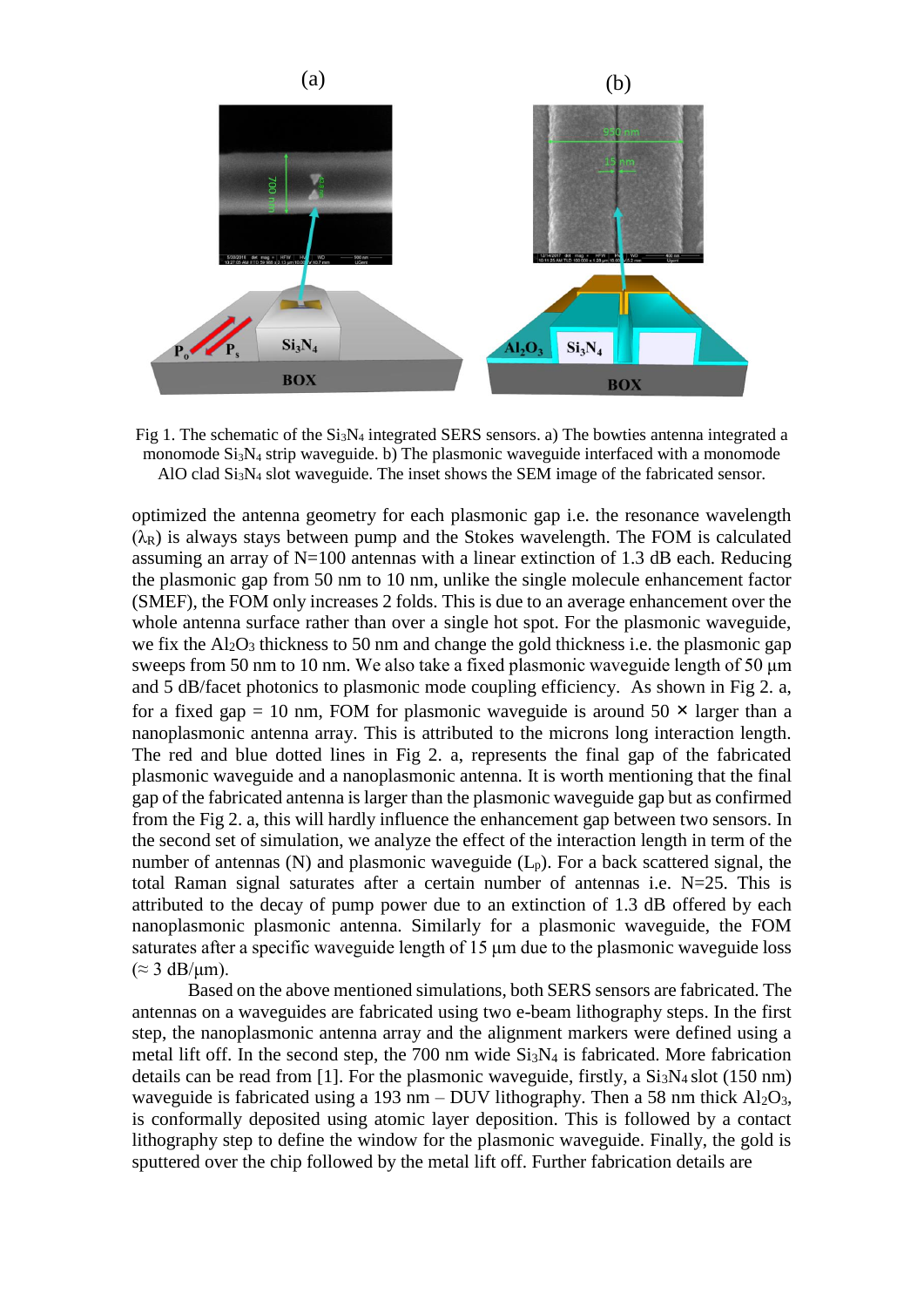

Fig 2. The calculated figure of merit (FOM) for a bowtie antenna (blue) and a plasmonic waveguide (red). a) The FOM as a function of plasmonic gap and b) interaction length (No of antennas for an antenna array and waveguide length for a plasmonic waveguide).

provided in [2]. In order to characterized the SERS sensors, a NTP monolayer is applied to the sensor by an overnight immersion in 1 mM solution of NTP in ethanol. The NTP monolayer selectively binds to the gold surface using Thiol-Au bond. After an NTP binding, the chips are cleaved in such a way the distance between waveguide facet and plasmonic structure is 200 µm. The SERS measurements are done using a commercial confocal Raman microscope (WITEC Alpha300R+). A diode laser (Toptica XTRA II) lasing at 785 nm is used as a pump source. A high NA objective (100x/0.9 EC Epiplan NEOFLUAR;  $\infty/0$ ) is used for excitation and collection of the signal. Each spectra is recorded using 1 sec integration time. Further experimental details can be read from [2].

The measured Raman spectra are plotted in Fig 3. The pink dotted lines represents the NTP Raman peaks. A strong NTP signal is collected from a metal slot waveguide. However, in case of nanoantenna array, the NTP Raman spectrum is relatively weak. Along with NTP Raman modes, a broadband Raman background is also collected in the measured spectra that is attributed to the Si3N<sup>4</sup> background and photoluminescence of the gold. The plasmonic enhancement of a plasmonic antenna depends on the resonator quality factor (Q) and effective modal volume ( $V_{\text{eff}}$ ). Due to the high Q value and low



Fig 1. **a)** The Raman spectra of 4-Nitrophenol measured from a bowtie antenna (blue) and a metal slot waveguide (red) integrated with SiN waveguide. The pink dotted lines represents the Raman modes of NTP. b) The Raman spectra measured from a metal slot waveguide at 785 nm (black) and 632 nm (green) excitation wavelengths.